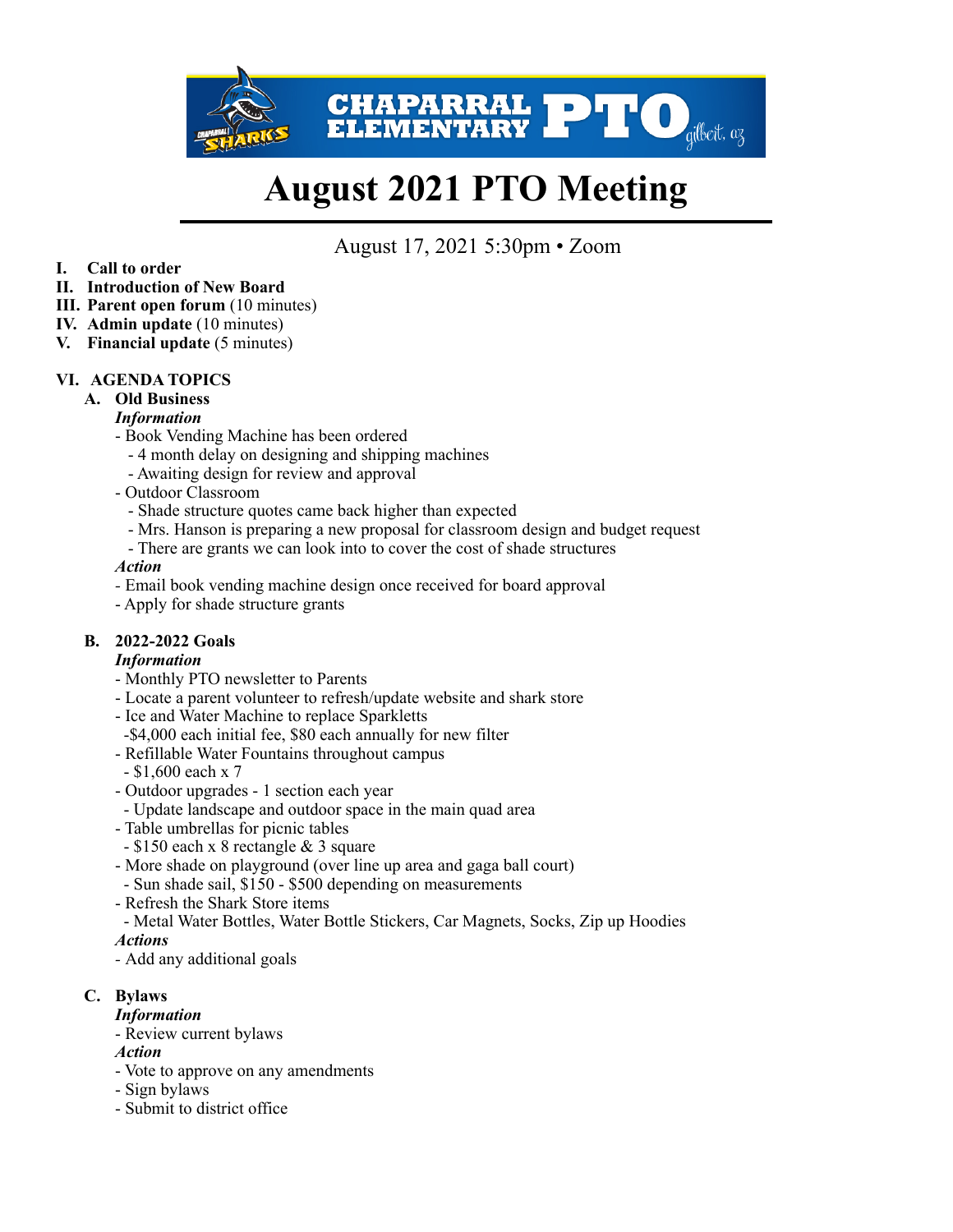# **D. 2021-2022 Proposed Budget**

# *Information*

- Presentation of 2021-2022 Proposed Budget

- At the close of this fiscal year, earmarks will not roll over into the next fiscal year. All unused money will revert back to general PTO funds unless approved by PTO on a case by case basis.

# *Action*

- Vote to approve 2021-2022 Budget
- Submit to District Office

# **E. 2021-2022 Event Calendar**

# *Information*

- Review 2021-2022 event calendar
- All on-campus events are postponed until mitigation plans can be re-evaluated after Fall Break
- Off campus events can still take place as of now
- *Action*
- Upload to PTO Website

# **F. Fundraising Chair update (Laura)**

# *Information*

- Presentation of fundraising events and opportunities for Q1 will need to be off campus
- Labor Day Grill and Chill
- Ice Cream Social
- Food Truck Event
- Paint the Tile

# *Action*

- Select dates and planning committees for events as needed.

#### **G. Hospitality Chair Update (Krissy and Ann Marie)**  *Information*

- Presentation of new events/initiatives
- Teacher lounge revamp
- Monthly teacher bar

# **H. Otter Pops - 10am-1:30pm**

# *Information*

- Postponed until after Fall Break
- Freezer arrived and Otter Pop inventory has been purchased

# **I. Peter Piper Pizza Event - August 19, 4-8pm**

# *Information*

- Flyers, stickers and giveaway items have arrived to begin promoting
- They will be hosting a variety activities and competitions from 4-8pm
- Students wearing their sticker will receive 5 free tokens when they arrive
- The class with the most student participation will receive a free Pizza Party
- Depending on class sizes, consider combining cross cat classes

## *Actions*

- Provide a list of teachers to PPP or pizza party contest
- Distribute stickers to teacher boxes by 8/17 (teachers hand out day of event)
- Need 2-3 volunteers to work 1.5 hours shifts during the event (see signup sheet)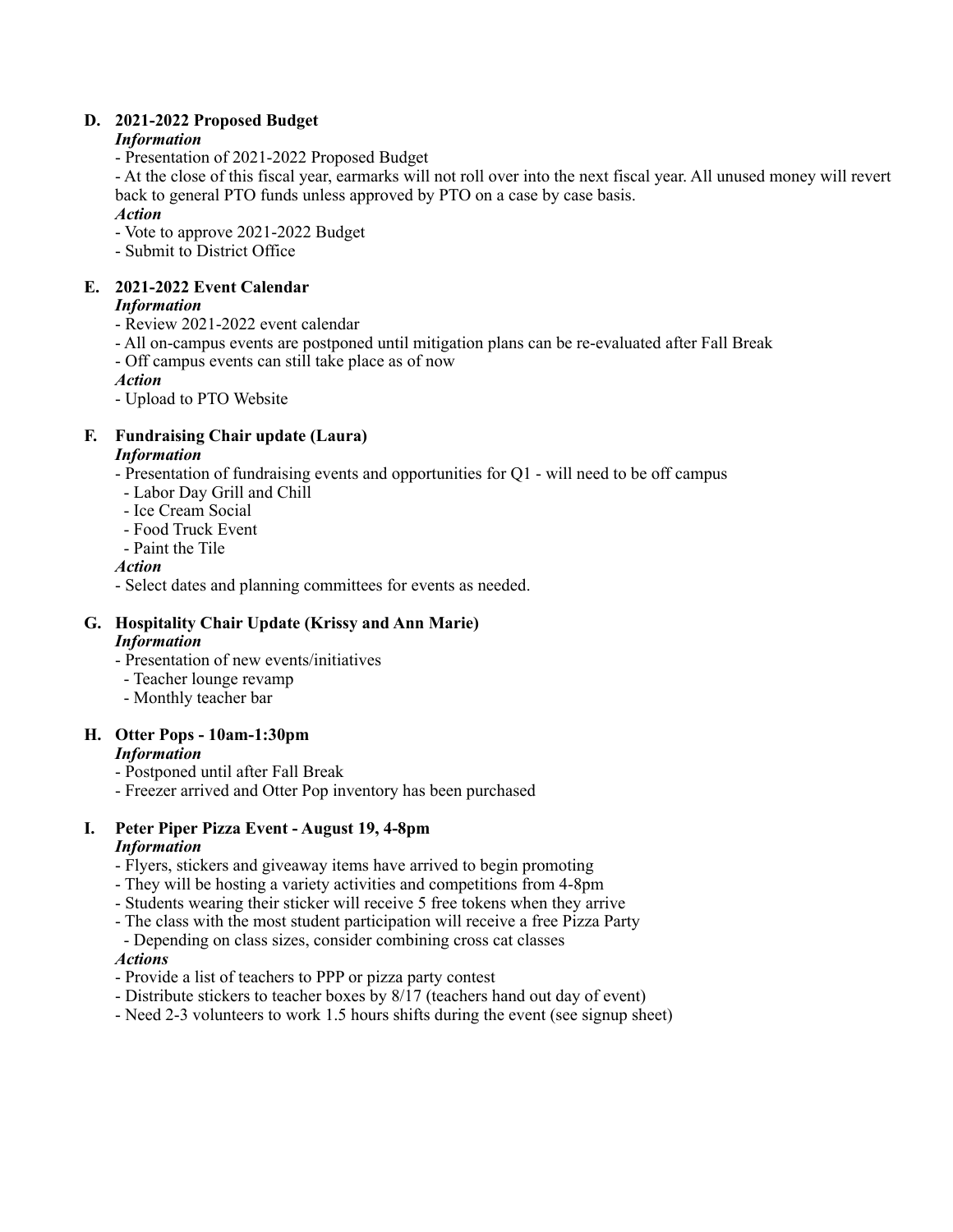#### **J. T-Shirt Design Contest - August 18-September 1**  *Information*

- Contests for students to design the next Sharks Spirit shirt
- Design contest from August 18-September 1
- Winners announced September 3
- Winners: 1st free shirt & \$50 to Shark Store, 2nd \$30 to Shark Store, 3rd \$15 to Shark Store

#### *Actions*

- Create promotional material
- Promote for this school year on social media, e-alert, and flyers
- Create store code and gift certificates for winner

# **K. Coffee Truck Events**

#### *Information*

- Cancelled until later Fall Break

#### **L. Grandparent's Breakfast**  *Information*

- Postponed until after Fall Break
- Possible new date October 22

## **M. Fall Spectacular - November 19**

- *Information*
- Bingo
- Carnival games
- DJ
- Hayrides
- Photos by Williamsfield High School
- Vendor Booths
- Teacher/PTO Volunteers instead of parents

#### *Action*

- Create Save the Date/ teaser promo material
- Create parent volunteer committee
- Reserve Ron Howard as DJ
- Reserve Hay Ride
- Submit Facilities request to Norma
- Create sponsor/vendor packets
- Create volunteer needs/list

## **N. Ceiling Tile Sales**

#### *Information*

- Parents have still not submitted designs from purchases last year
- Tile Paint Night?

#### *Actions*

- Follow up with parents who purchased and have not submitted
- Promote for this school year on social media, e-alert, and flyers

# **O. Shark Store**

#### *Information*

- New shirt designs and restock orders have arrived!
- Waiting on shipment information for restock of stuffed sharks (Mid October?)
- What items do we want to see in the shark store this year?

#### *Actions*

- Photograph and promote new tank